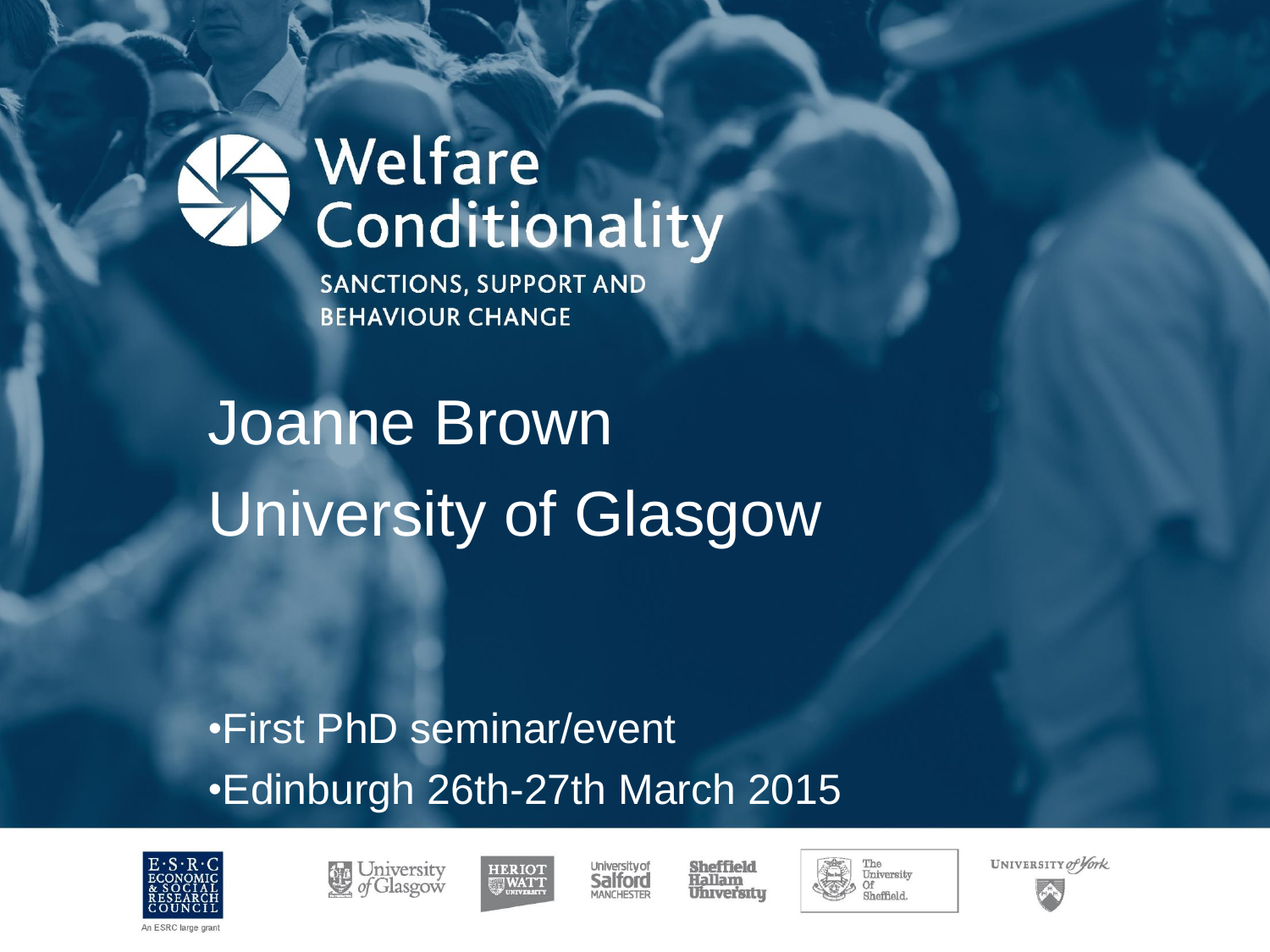## Welfare conditionality for disabled benefit recipients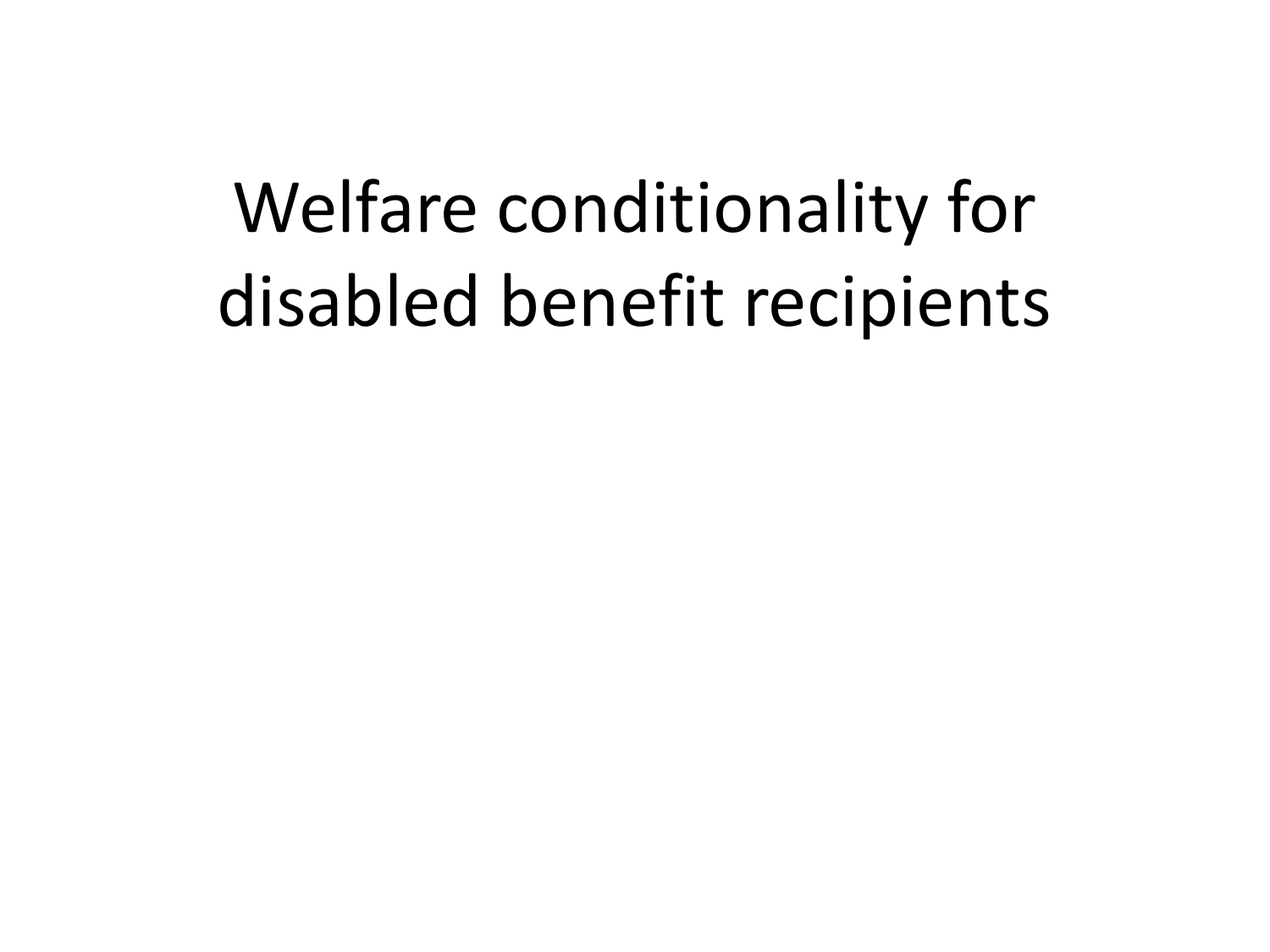## Aim & objectives

- *What are the lived experiences of conditionality for both front-line welfare advisors and disabled welfare recipients?*
- *How, and to what extent, do the interactions between advisors and recipients shape the implementation and application of welfare policy?*
- *What factors impact the way conditionality is experienced in practice?*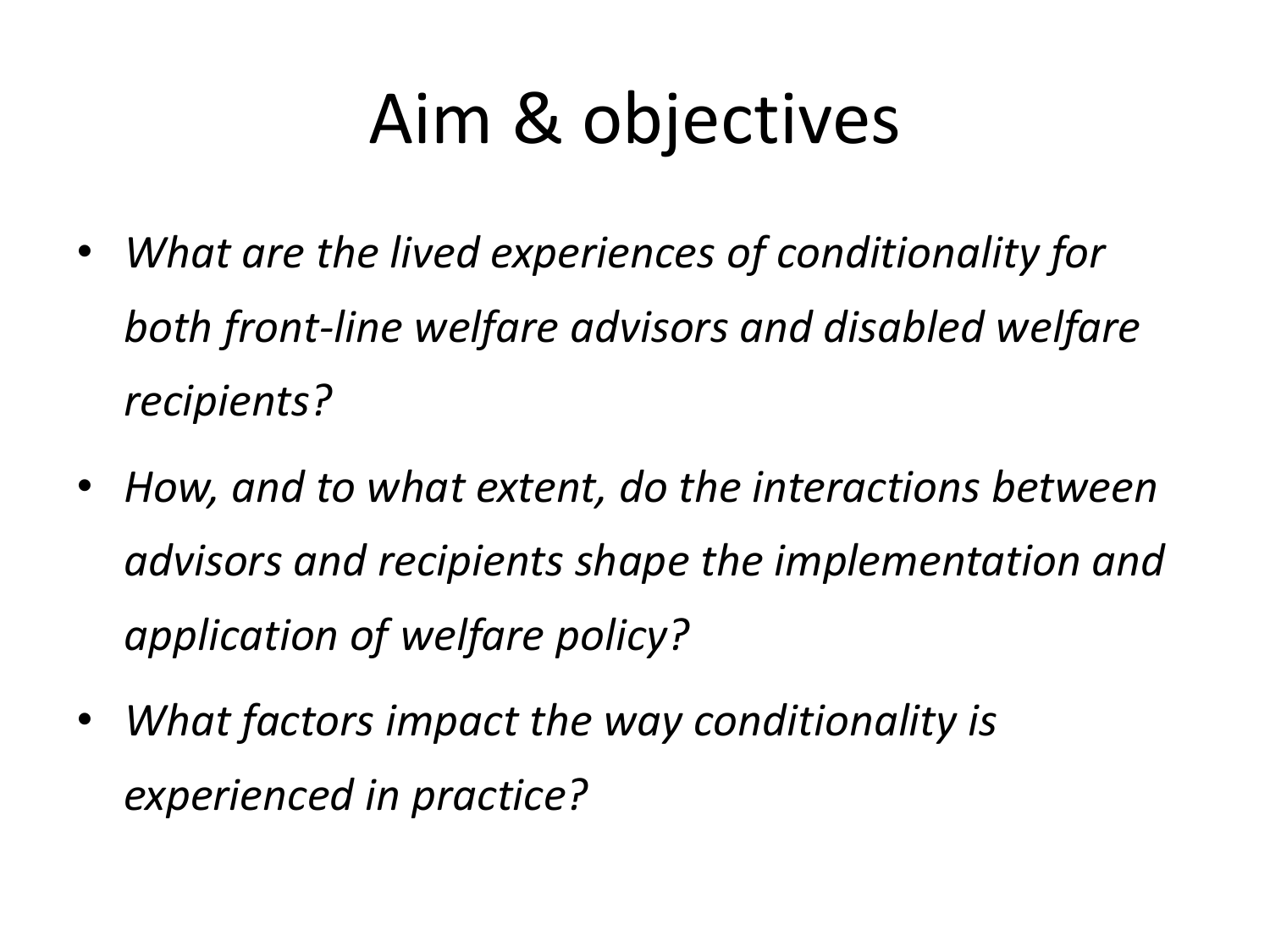#### Key concepts

• Conditionality –

• Conditions of category

• Conditions of circumstance

• Conditions of conduct (Clasen & Clegg, 2007)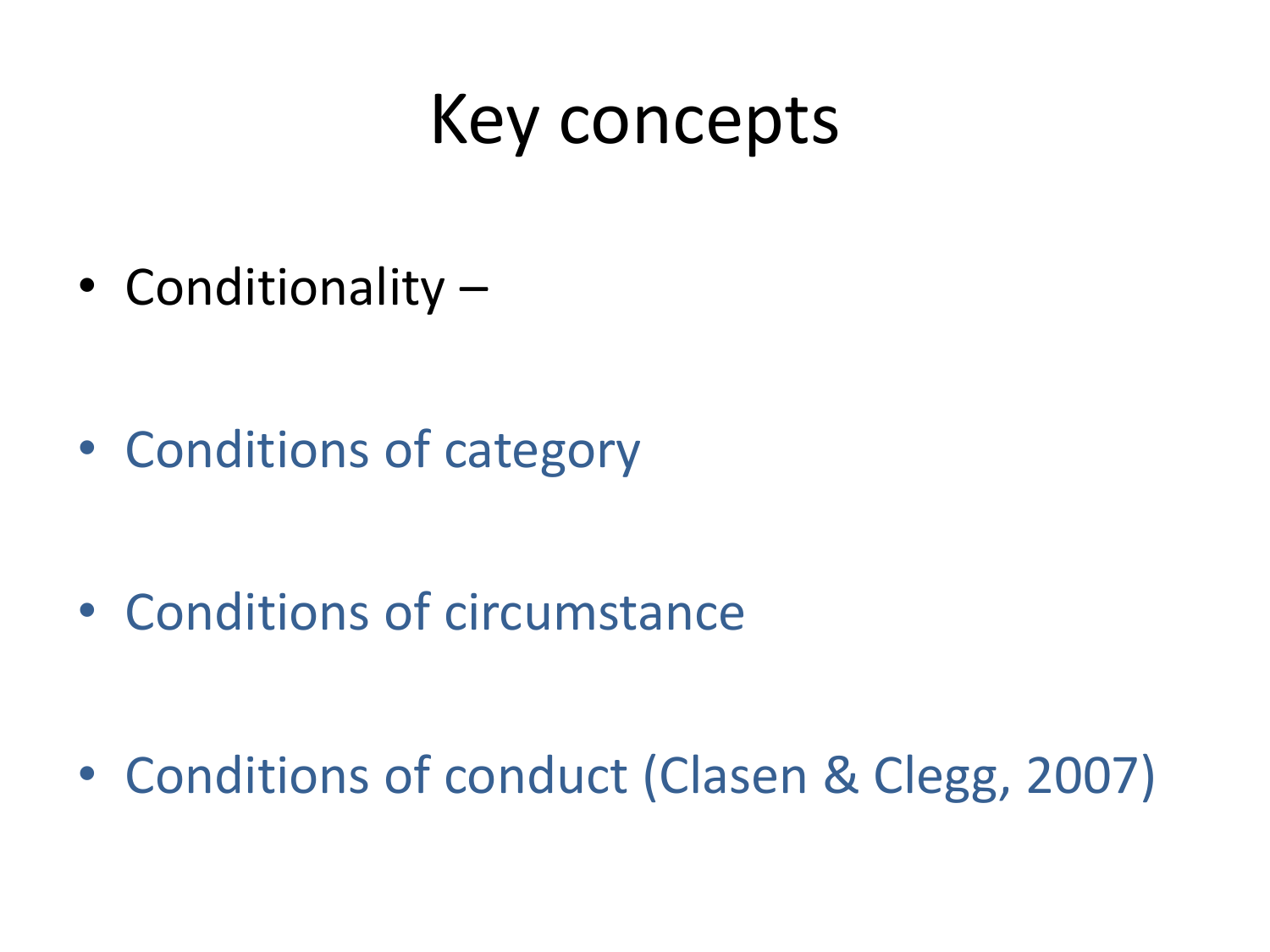#### Key concepts

• Activation

• Welfare recipients

• Disability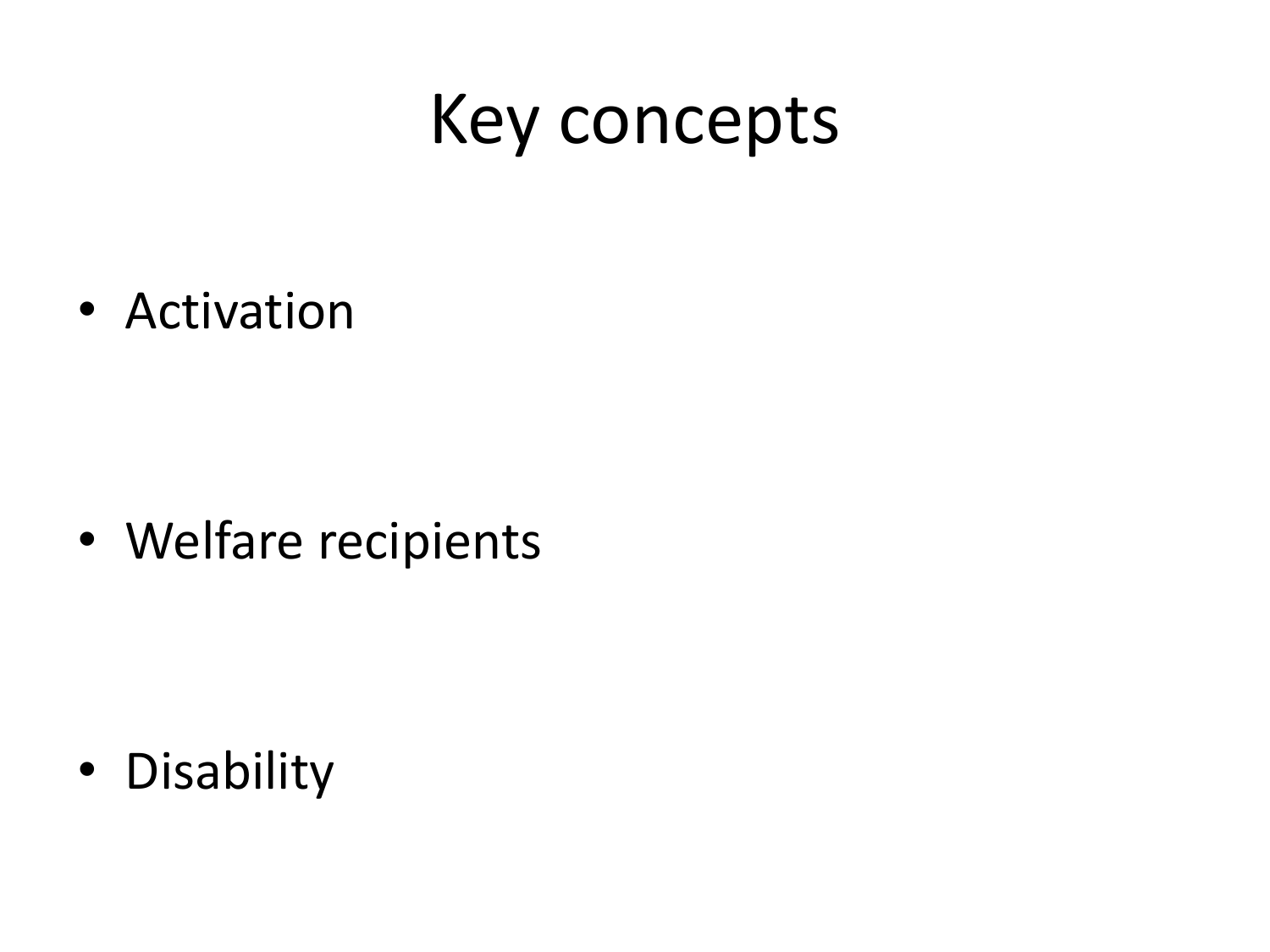#### Rationale

• Impact of The Welfare Reform Act (2012)

• Significance of work focused welfare

• Individual responsibility

• Focus on economic contribution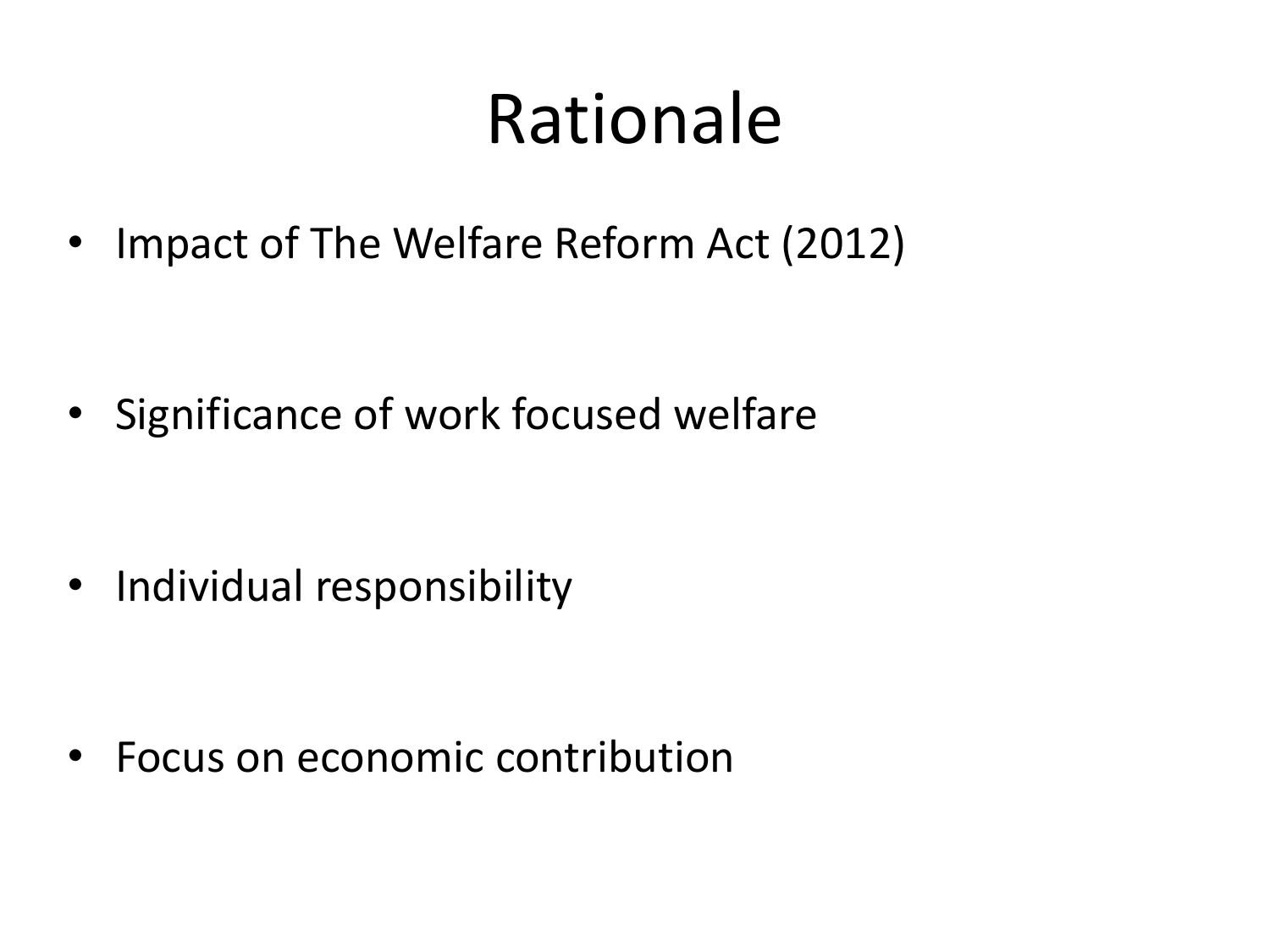### Policy context

- *'Simplifying the welfare system and making sure work pays'*
- The introduction of Universal Credit (UC);
- The introduction of Personal Independence Payments (PIP) in replacement of Disability Living Allowance (DLA);
- Restrictions to Housing Benefit entitlement ('removal of spare room subsidy' or 'bedroom tax');
- The continuation of moving existing Incapacity Benefit recipients to ESA;
- Time limiting the contributory Employment and Support Allowance to 12 months.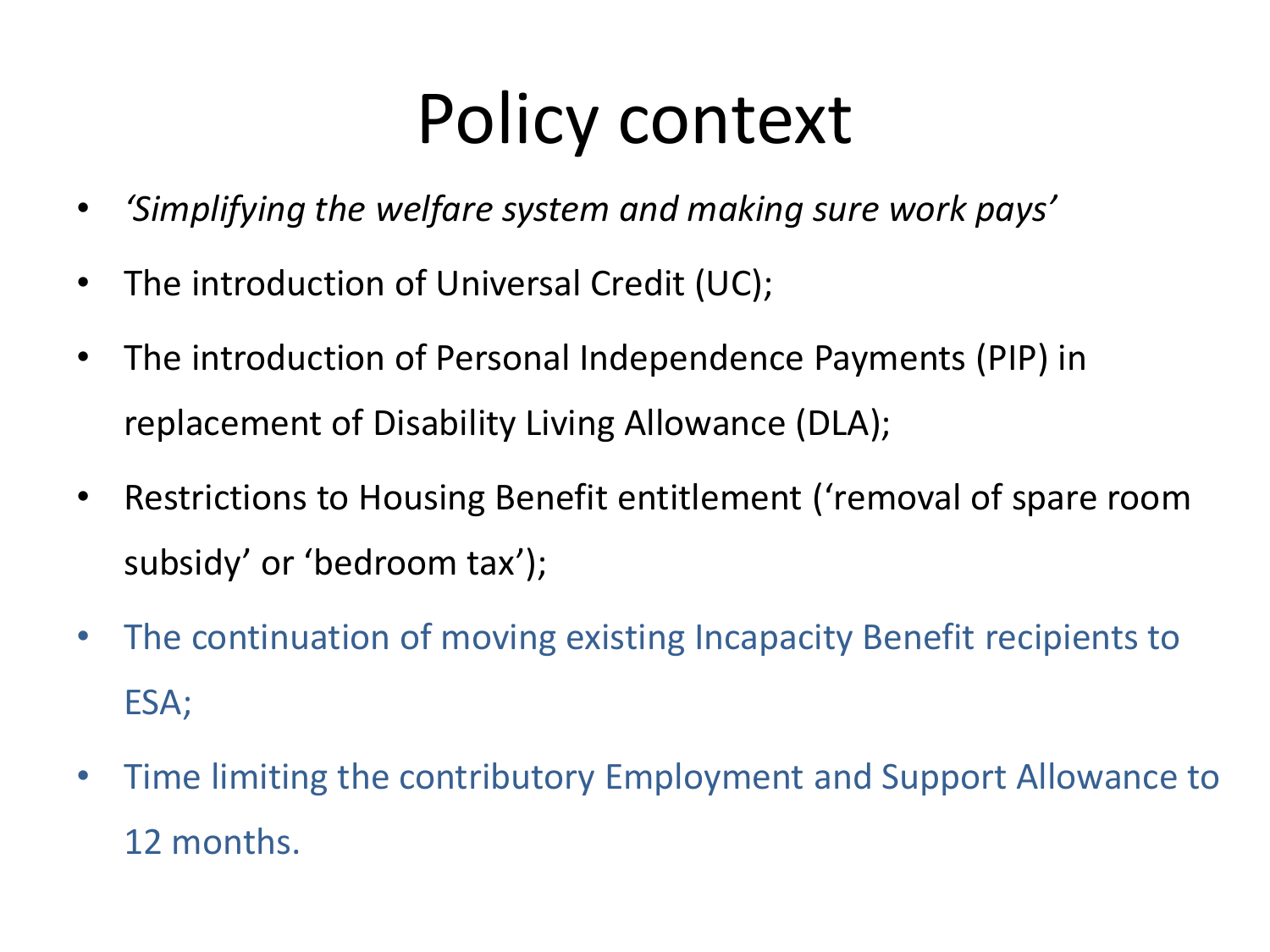### Conditionality & disability?

• *'Conditionality is a blunt instrument when applied to disabled people living in a society which continues to erect disabling barriers to their inclusion and full participation' (Patrick, 2011).*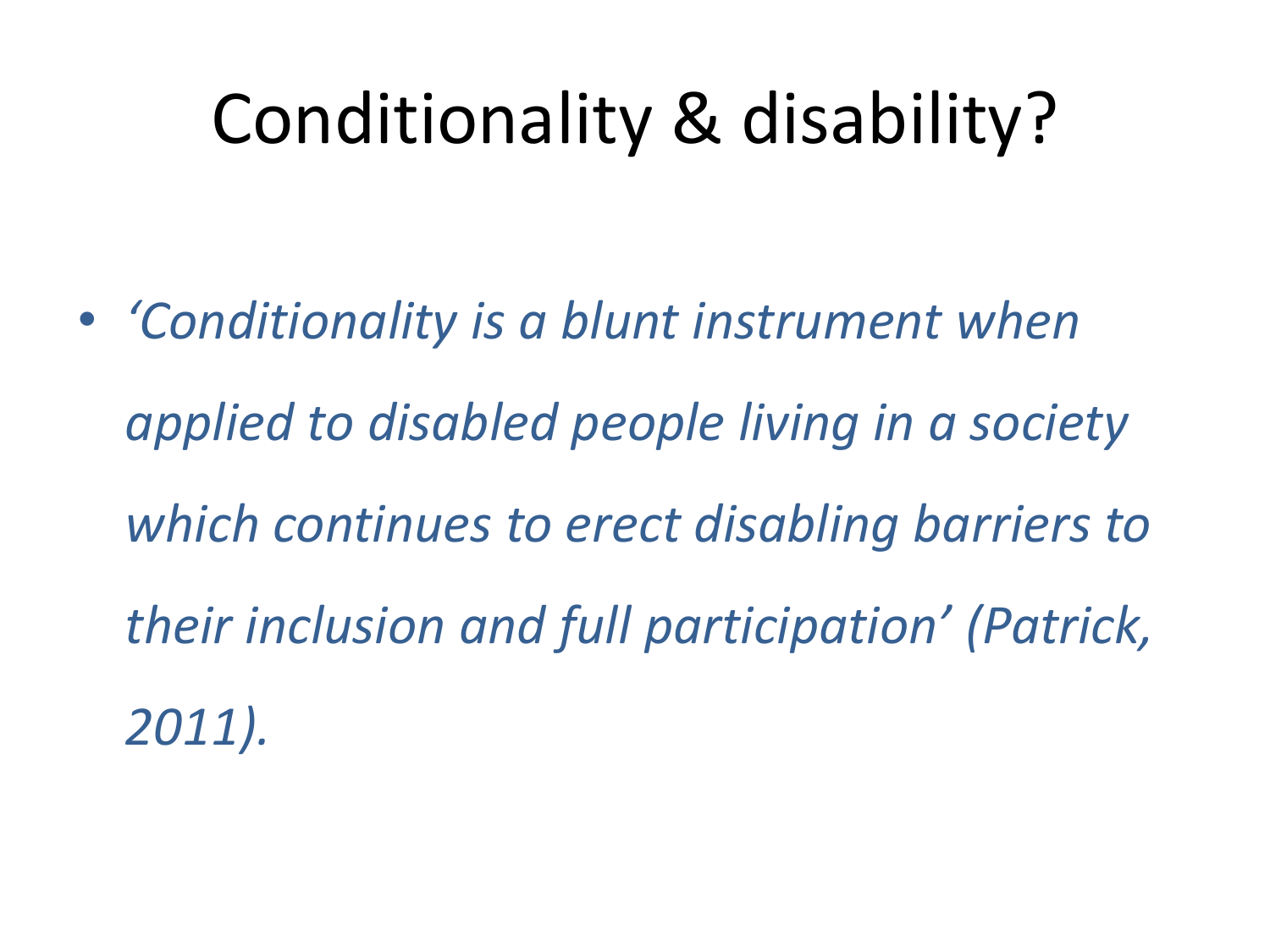## Methodology

• Disability studies

• Qualitative paradigm

• Semi-structured interviews & observations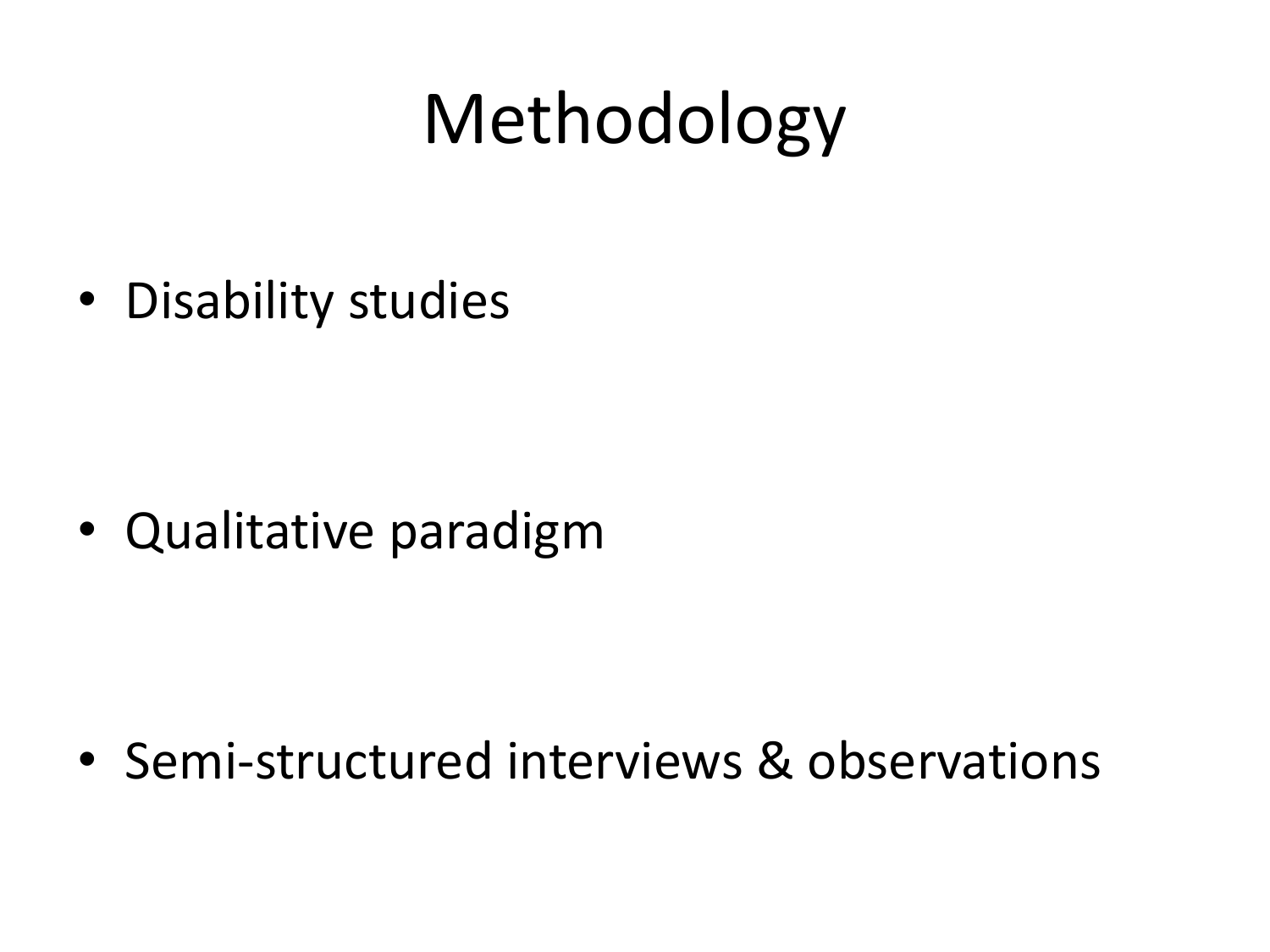# Methodology

• Welfare recipients & welfare advisors (street level bureaucrats)

• Working with 'vulnerable' adults

• Participatory principles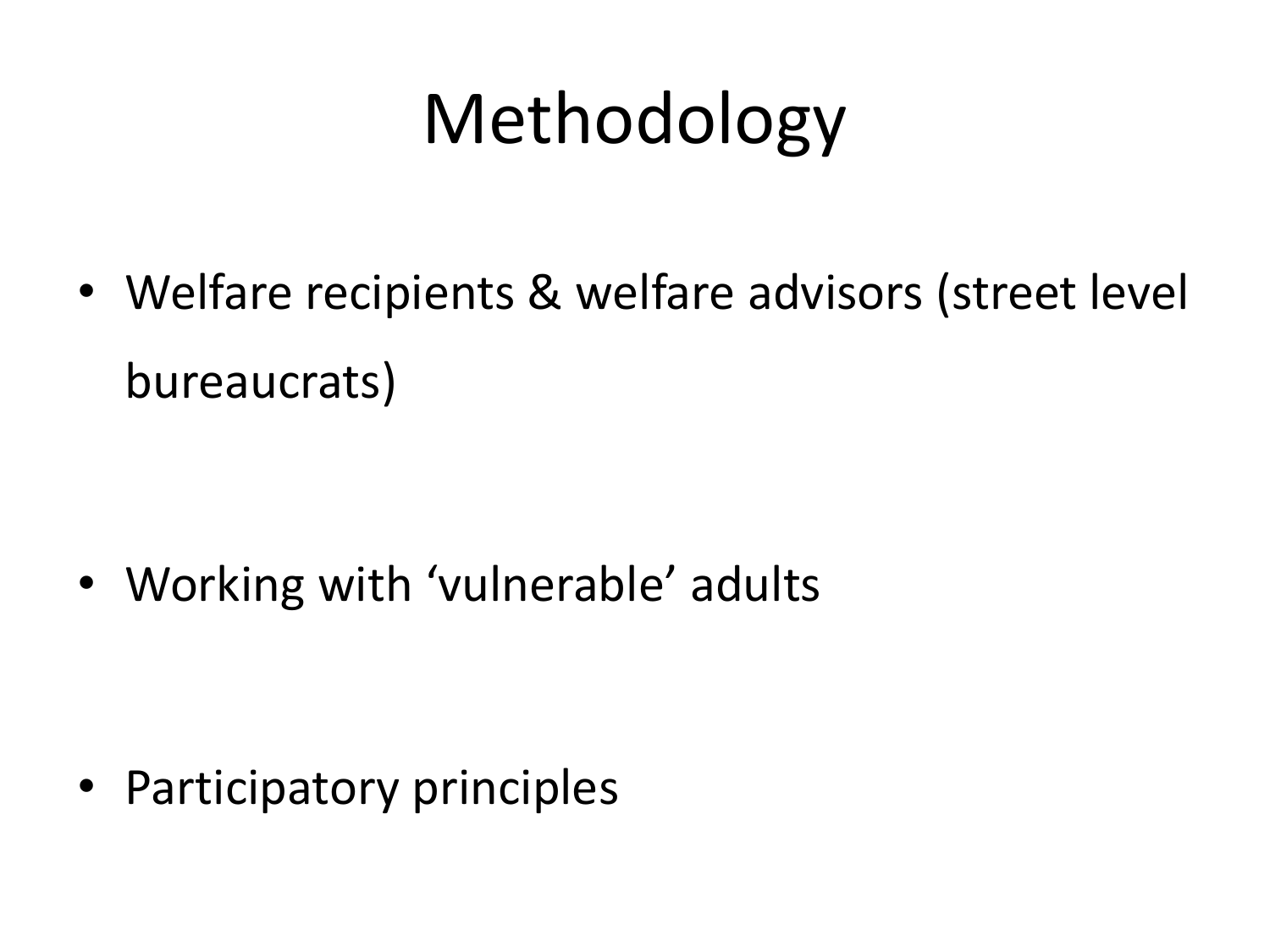#### So far…

• Establishing access

• Working alongside organisations

• Starting to transcribe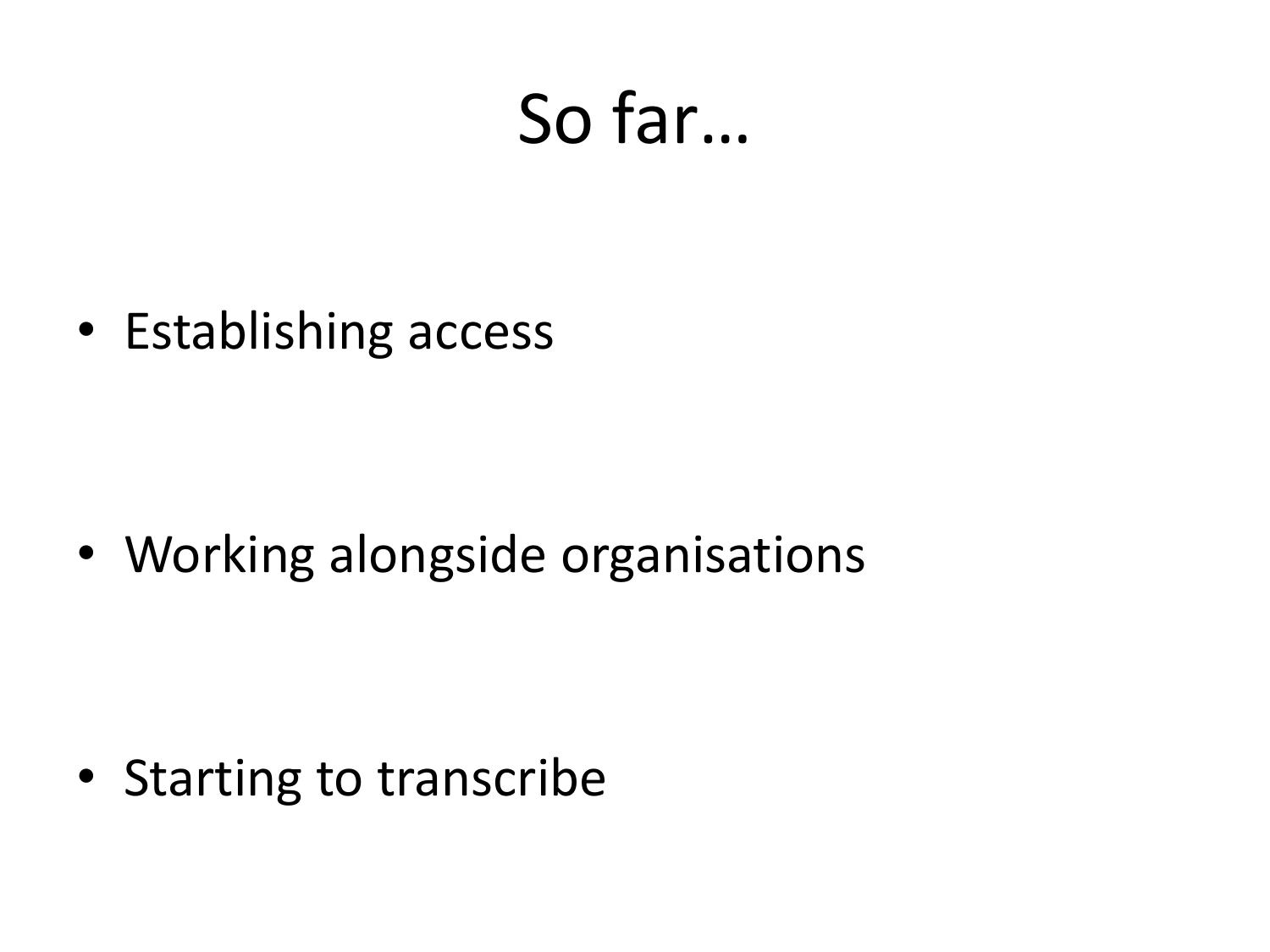#### Data collection

- A sense of 'being lucky'
- The unsupportive support group
- Inadequate training or jobs
- Accessibility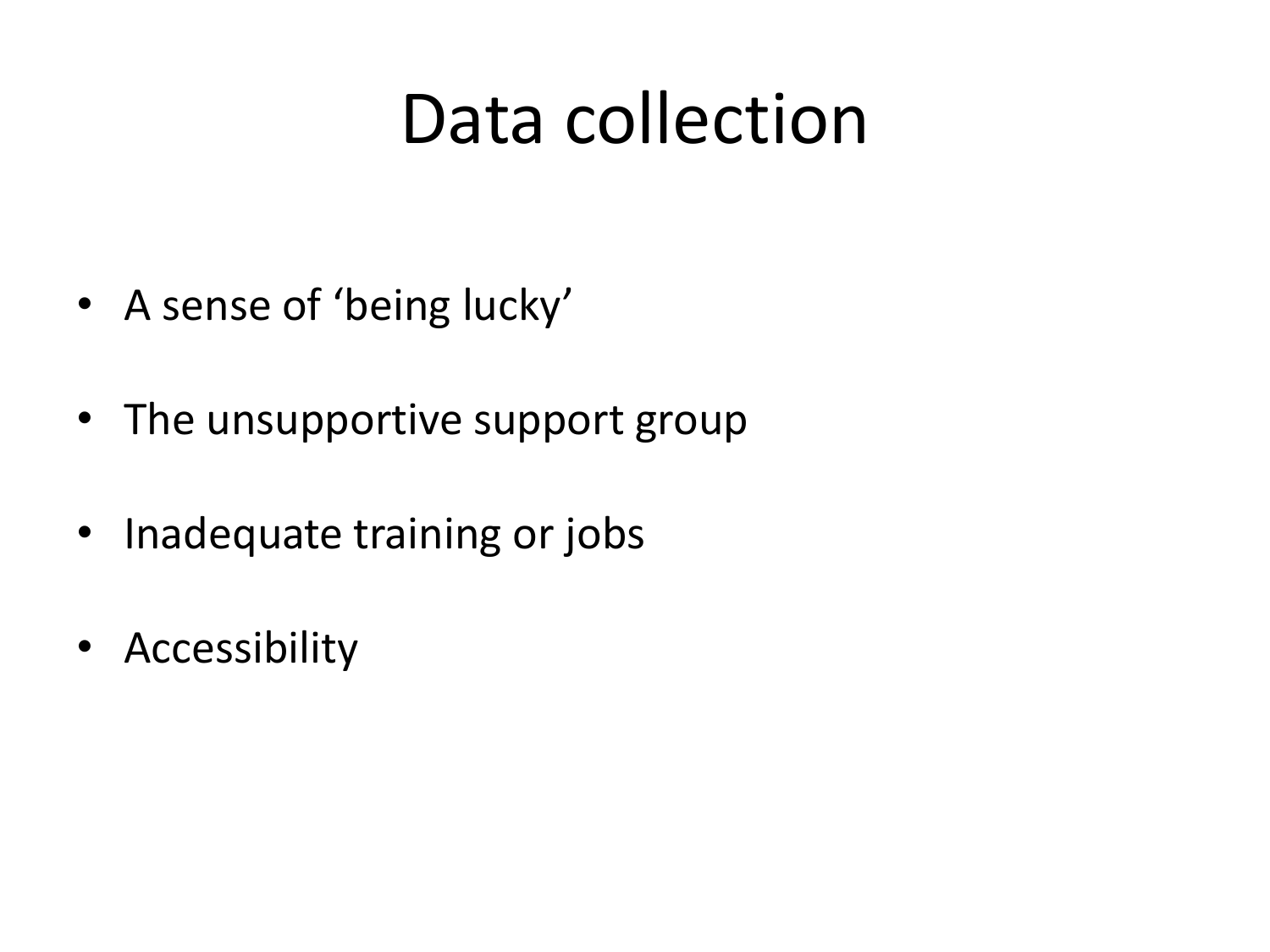*"I applied for Employment Support Allowance with my CPN, my community psychiatric nurse at the time and luckily and I was awarded that. I then had to go. They sent all this information and stuff but I had to go for an assessment with them but I was in hospital and I wasn't allowed out. So I couldn't go and then I got discharged in the October, to semisupported living and then I had to go to the Job Centre. But my appointment was in January and it was the day of my mum's funeral so my support worker rang and cancelled that and made another one and then I went and she said you cancelled your last appointment. I said well yeah it was my mum's funeral and my support worker rang and told you why. And she said um so what steps have you took to get back into work?"*